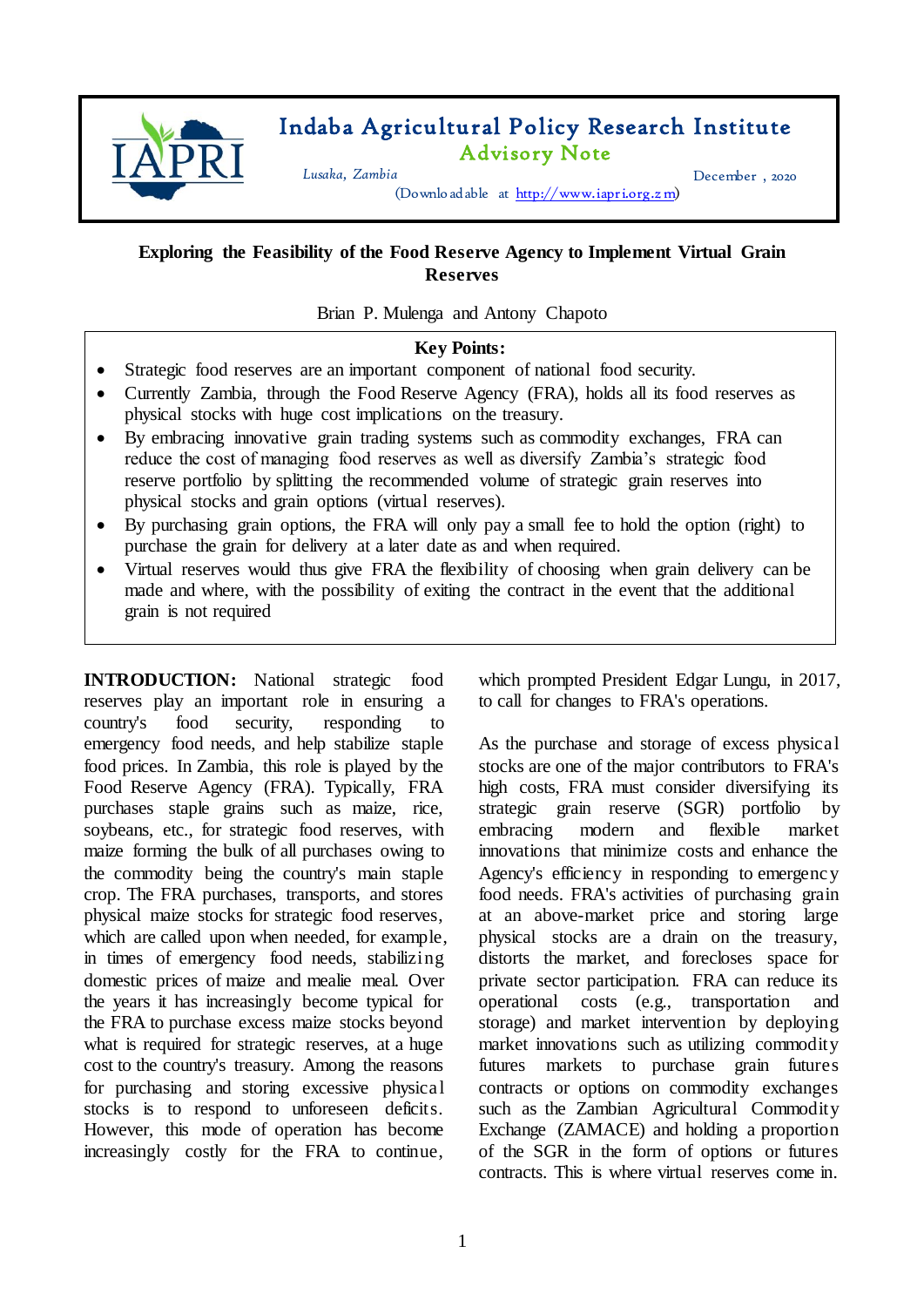Against this backdrop, the objectives of this report are threefold: 1) to demonstrate how commodity futures markets work and how they can be integrated into FRA's SGR portfolio; 2) to estimate the cost of implementing virtual reserves; and 3) to assess stakeholder support for virtual reserves.

In the sections to follow, we briefly describe data sources and analytical methods and then provide definitions of commodity futures markets, futures contracts, and commodity options. We also discuss how commodity futures markets operate and how they can be integrated into Zambia's SGR.

**Data and Methods:** Data for this study are drawn from commodity prices, transaction and exchange costs used in trading on ZAMACE, South African Futures Exchange (SAFEX), and Johannesburg Stock Exchange (JSE). Transaction costs associated with trading on ZAMACE and SAFEX were estimated. Various reports and information sheets from ZAMACE, SAFEX, and JSE were reviewed, as well as literature on strategic grain reserve management.

### **How Commodity Futures Markets Work**

### *Commodity futures market*

A commodity futures market is an open and organized market place, such as ZAMACE, South African Futures Exchange (SAFEX), which brings together many buyers and sellers of commodities to trade. Commodity trading on futures markets is governed by a set of rules. The main instruments used in trading commodities in futures markets are futures contracts, forward contracts, and commodity options.

### *Futures contracts*

A futures contract is a transferable, legally binding agreement to make or take delivery of a standardized quantity of a commodity, or standardized minimum quality grades, during a specific month, under terms and conditions established by the designated contract market on which trading is conducted (Leuthold, Junkus, and Cordier 1989). Therefore, a futures contract entails a contractual obligation to be fulfilled by the parties involved. It is an obligation to buy or sell a specific quantity and quality of a commodity or financial instrument at a certain price at a specified future date (Carter 2017). Using futures exchanges, buyers and traders of commodities can buy or sell commodities today but for delivery in the future, without necessarily requiring physical contacts. Trading takes place online via exchange platforms.

Figure 1 presents a schematic depiction of the general flow of activities and players involved in placing an order to buy or sell commodity futures. To illustrate the basics of how commodity futures work, consider a case where in April, a trader in Lusaka contacts a commodity exchange (for example, ZAMACE) via a broker, with instructions to purchase 20,000 metric tons (MT) of *Grade A* maize to be delivered in December the same year at ZMW 5,300 per MT (*bid price*). The broker, registered with the exchange (for example, a ZAMACE registered broker) would then convey instructions from the client to the exchange. During the same period, another trader in Mkushi district might issue instructions to a broker to sell 20,000 MT of *Grade A* maize for December delivery at ZMW 5,400 per MT (*offer price*). Likewise, the broker would pass on the instructions to the exchange.

The broker for the buyer looks at various contracts on offer and sees the offer of ZMW 5,400, he immediately informs the buyer, and the buyer might ask the broker to negotiate for a price ranging between the bid and offer. The broker for the buyer contacts the broker for the seller with a bid price of ZMW 5,320 per MT. The broker for the seller contacts his clients (the seller) and informs him/her of the bid. The seller may ask the broker to negotiate a price of ZMW 5,350 per MT. When the two traders communicating through their respective brokers agree on a price, then a price is discovered, and the deal is done.

The trader in Lusaka who agreed to purchase maize has what is termed a *long futures position,*  whereas the trader in Mkushi who agreed to sell the maize has a *short futures position*. The price at which both the buyer and seller agreed to trade is known as the *futures price,* and is determined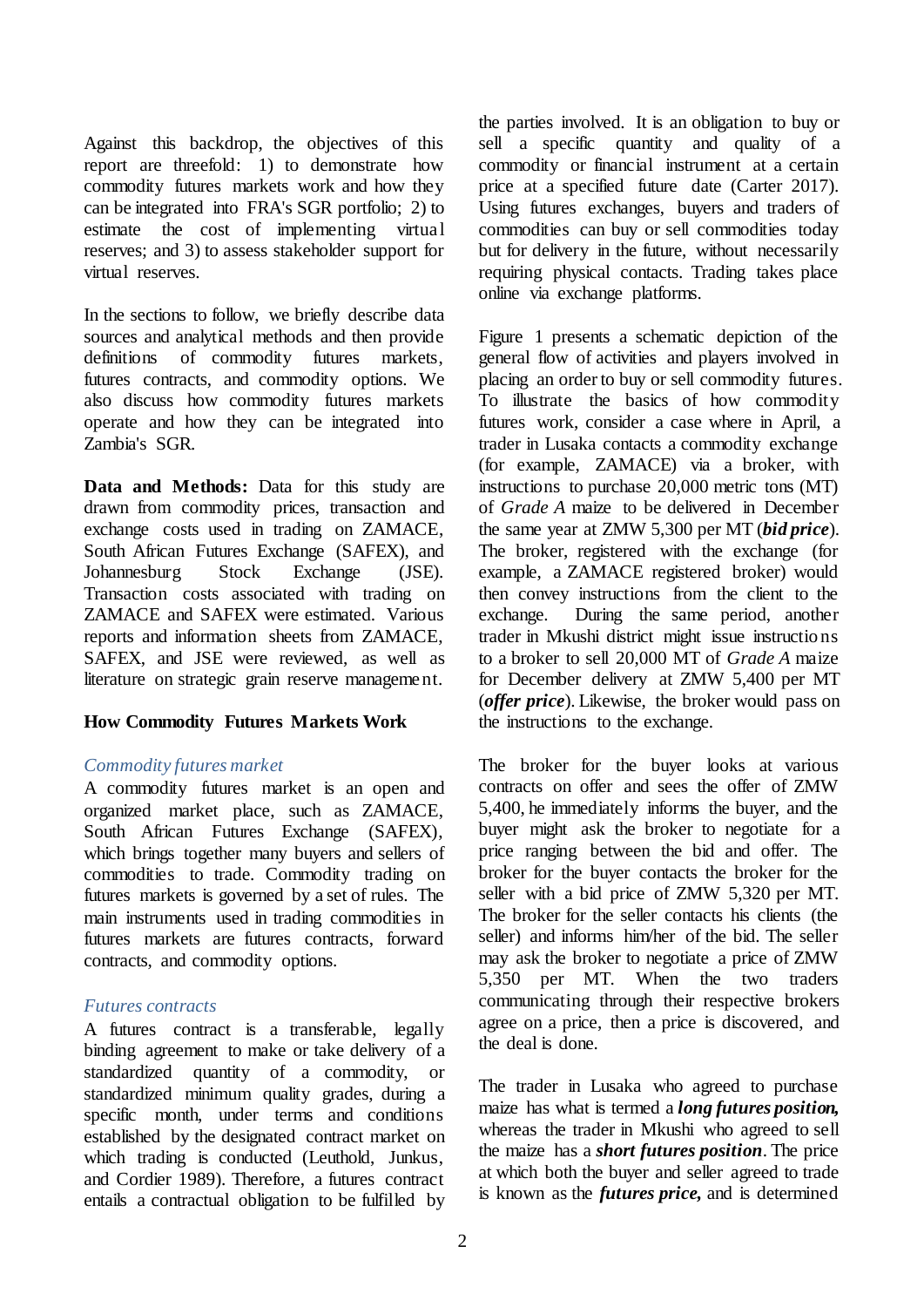by the laws of supply and demand currently obtaining in the market. For example, if more traders are looking to sell September maize at a given time than buyers looking to purchase September maize, then the price drops. The drop in price will trigger a surge in the number of buyers wishing to purchase September maize. With new entrants (buyers) in the market, the number of buyers will increase, and eventually, a balance between the number of sellers and buyers will be achieved. The opposite is true if there are more traders wishing to buy September maize than there are sellers. In this case, the price of September maize will go up.

When the buyer decides to take delivery, the seller delivers the maize to a designated location as stipulated in the contract (e.g., a designated warehouse). The buyer could also arrange with the warehouse to transport the maize to a location of his/her choice, including homestead, and bears any transportation fees.

Figure 1. General Flow of Activities for Placing an Order to Buy or Sell Commodity Futures



**Source**: Authors' construction

### *Commodity options*

Similar to futures contracts, options are traded on exchanges, although they can be traded over the counter markets outside of the exchange. There are two types of options, namely the *call option* and the *put option*. A call option gives the holder the right, and not the obligation, to buy a commodity by a certain future date for a specific price. On the other hand, a put option gives the

holder the right to sell the commodity by a certain date for a certain price. To be able to hold the right to an option, the buyer pays the seller what is known as the *premium*. The price in the contract is known as the *strike price or exercise price*, which is a predetermined price at which a call option buyer can buy the commodity. For example, the buyer of a white maize call option with a strike price of USD 3,200 per MT can use the option to buy the maize at USD 3,200 before the option expires on the date specified in the contract known as the *expiration* or the *maturity date*.

One important distinction to be made between the futures contract and options is that under options, the holder of an option has the right to either exercise the option or may choose not to, whereas the holder of a futures contract commits to buying or selling the commodity at a certain future date for a certain price (Hull 2014). Among these two market instruments (futures contract and options), commodity options present a better investment route to use for a virtual reserve, owing to their flexibility wherein an option holder can either choose to exercise the option or exit the option, at no cost save for minimal costs in other fees.

## **What are Virtual Reserves?**

In this sense, virtual reserves refer to the purchase and to some extent, storage of strategic food reserves through commodity futures markets, as opposed to physical purchase in the open market or over-the-counter markets, and storage of SGR. Thus virtual reserve is what the terminology implies – a reserve that is not physically present but can easily be called upon as and when needed. The reserve availability is based on the contract between buyer and seller for the buyer to have access to a commodity, wherein the contract stands in as a substitute for the actual physical reserve of a commodity. This agreement, among other things, clearly outline s the price, quantity, quality, and time as well as location the commodity must be delivered. Virtual reserves can also be in the form of a SGR fund set aside by the government to purchase food reserves as and when need arise. However,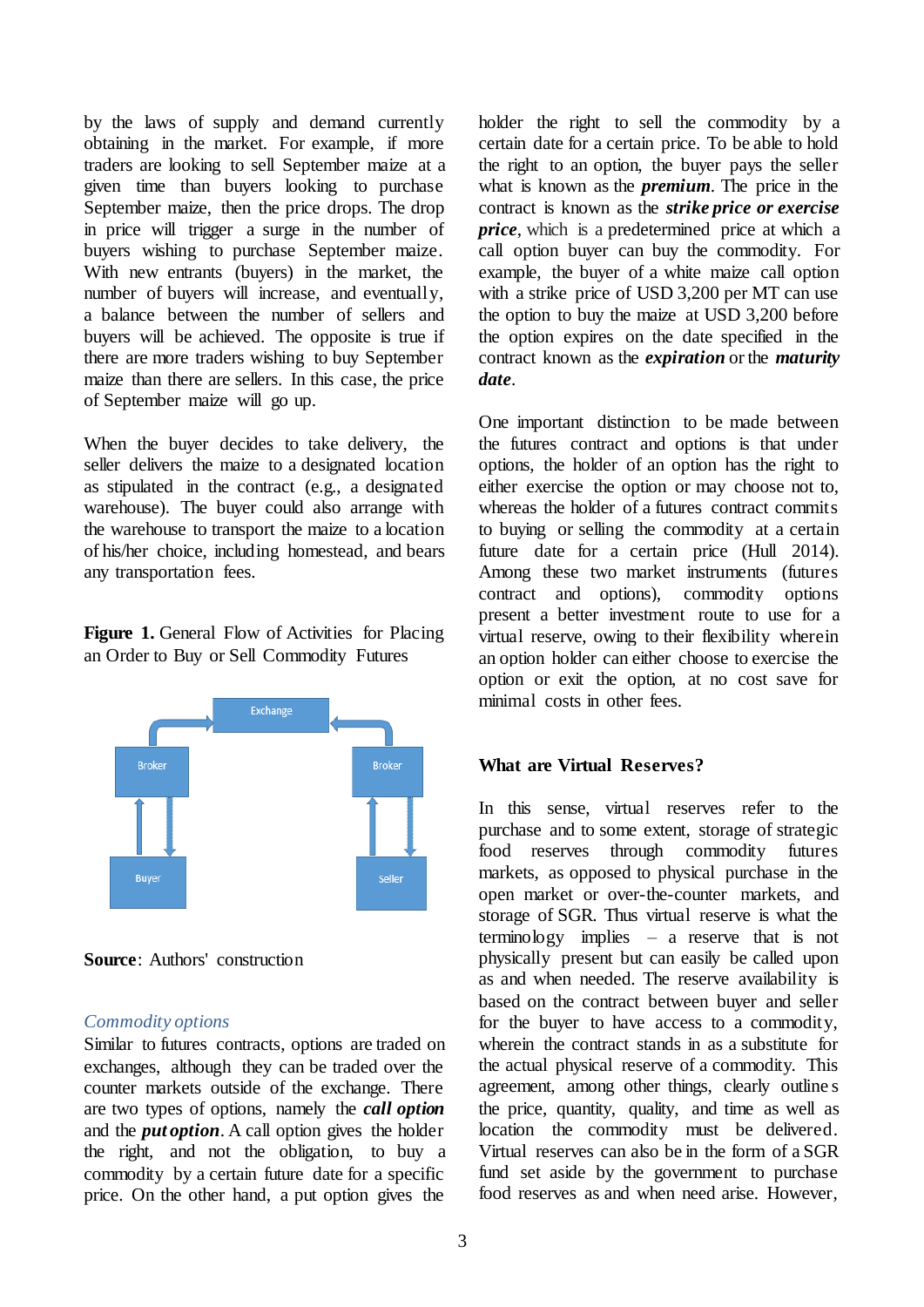the advantage of commodity futures market instruments such as commodity option is that the buyer can lock in a favorable price early in the season when prices are lower for delivery at some future date.

### *How can FRA implement virtual reserves?*

FRA can purchase grain options from local commodity exchange, such as ZAMACE, or international exchanges such as the Johannesburg Stock Exchange (JSE) or South African Futures Exchange (SAFEX) for delivery at a certain date and for a certain price. The delivery date could be tied to the period when the country expects reduced maize stocks on the market, which coincides with rising prices and food shortages, especially among rural households. For example, between October and March, food stocks in rural areas tend to decline, resulting in deficits. Therefore, targeting delivery around October would help bridge the deficits right when it occurs.

Around March/April of every year, the Disaster Management and Mitigation Unit (DMMU) conducts vulnerability assessments to assess the country's food security situation and identify potential deficit areas that will need emergency food relief. Using early warning information from DMMU, it would be strategic to have the futures contract specify the delivery location in areas that have been identified as potential deficit hotspots. By so doing, transportation and other distributional logistics costs are eliminated in delivering food to deficit areas. For example, the Southern and Western Provinces experienced extreme dry conditions that drastically reduced harvest and resulted in a serious food deficit for the past two seasons (2017/2018 and 2018/2019 production seasons). This happened at the backdrop of the country as a whole, recording a slight surplus production, implying that some areas had a good harvest and were in a surplus position. Thus, there was a need to move food for relief purposes, from strategic reserve locations, most of which are located in the northern half of the country, to the deficit areas. This posed a big challenge on the government due to logistical

1 Sellers have to maintain an account with a set minimum amount based on their trading activities. This money is

 $\overline{a}$ 

hurdles, which required grain to be moved over a long distance to where it was needed the most. The logistical challenges resulted in delayed delivery of relief food, mostly maize and mealie meal.

With commodity options, FRA could purchase a call option which it can easily exercise (or call upon) and take a delivery of the futures contract for delivery in deficit hotspots, which will be delivered by the seller. For example, if FRA was to purchase a grain option on ZAMACE, for delivery in November, a retainer fee or deposit, which is 20% of the ruling market price at the time – which goes in the seller's account--would have to be paid for FRA to lock in the favorable price. In addition, FRA would have to pay other fees, which typically do not exceed 3% of the option's total value. This way, FRA is assured of grain supply when needed and delivered close to where it is most needed, thereby reducing operational and logistical costs and expediting distribution.

In the event that the grain is not required, for example, FRA can exit the option before maturity, thereby withdrawing from purchasing the grain and the 20% retainer fee will be credited back the FRA's account by the exchange using funds in the seller's  $account<sup>1</sup>$ . In so doing, the only cost FRA would have incurred is in the form of other fees. In the case of futures or forward contract, FRA can take a long position (purchase a contract), and in the event that the grain is not needed, FRA can offset its position by taking an opposite position (short position by selling the contracts of the exact amount it purchased). This way FRA saves resources by not purchasing excessively, as well as avoiding storage and transportation costs for grain that is not needed during that particular season.

Virtual reserves are not a substitute for physical reserves, but rather complement physical reserves by adding commodity futures position to the SGR. This entails the country holding a mix of physical and virtual reserves. Table 1

used to ensure financial integrity of the exchange and is used to pay back the retainer fee, where the buyer decides to exit the option.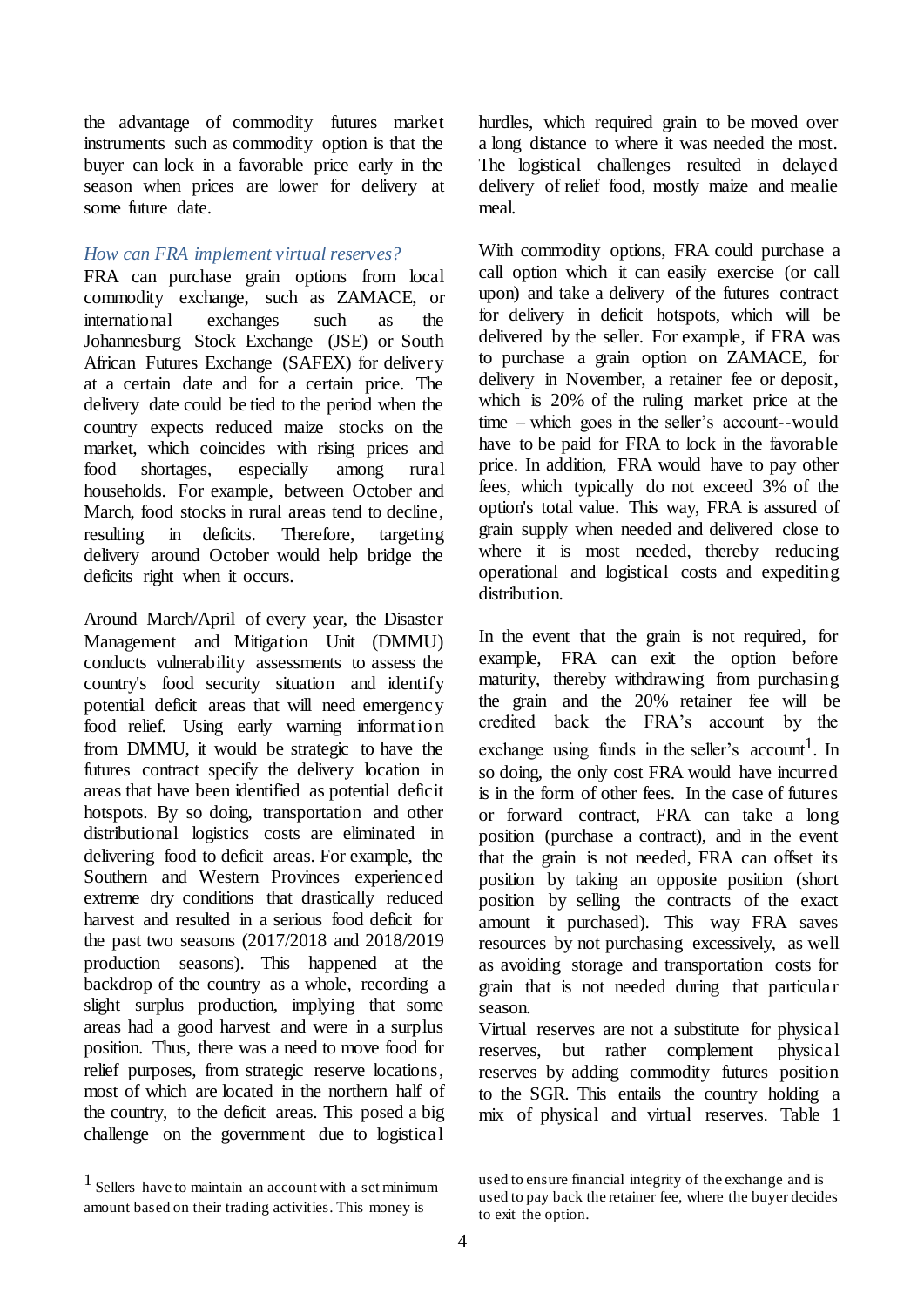below gives an example of a possible mix of physical and virtual grain reserves.

| <b>Table 1.</b> Example of how FRA can implement a |  |  |
|----------------------------------------------------|--|--|
| mix of physical and virtual maize grain reserves   |  |  |

| <b>Type of</b><br><b>Reserve</b> | <b>Quantity</b><br>Held (MT) | <b>Percent of</b><br><b>Total SGR</b> | <b>Source</b>                                             |
|----------------------------------|------------------------------|---------------------------------------|-----------------------------------------------------------|
| <b>Physical</b>                  | 250,000                      | 71%                                   | <b>Direct</b><br>purchases<br>from farmers<br>and traders |
| <b>Virtual</b>                   | 100,000                      | 29%                                   | ZAMACE,<br><b>SAFEX</b>                                   |
| <b>Total</b><br><b>Reserves</b>  | 350,000                      | 100%                                  |                                                           |

The optimal mix of physical and virtual reserves would have to be informed by analytics conducted by researchers in collaboration with FRA and other concerned stakeholders. Data from Food Balance Sheet, such as national requirements, exports, and imports coupled with early warning information, is critical input into the analytics to determine the optimal mix.

#### *Stakeholder appetite for virtual reserves*

Stakeholders, including Zambia National Farmers Union, Grain Traders Association of Zambia, Musika, and others, have consistently been calling upon the government to consider using the structured markets like ZAMACE to purchase grain as a stimulant to the crowding- in private sector. FRA's participation in ZAMACE is critical for stimulating the full operationalization of the ZAMACE and the warehouse receipt system. This is because FRA, being one of the major players, purchases high volumes (which is a necessary precondition for a commodity exchange to be viable). An investment plan study by IFAD and IAPRI (2018) identified low trade volumes as one of the major impediments to full operationalization and viability of ZAMACE and the warehouse receipt system.

Generally, discussions around virtual reserves tend to arise when the country experiences a poor harvest, however, these are never followed up with action or concrete planning. In times of good harvest, discussions around virtual reserves

 $\overline{a}$ 

vanish. This indicates that stakeholders do consider virtual reserves as one of the viable options for securing the country's food security, but there is skepticism of whether this might work and how it would work.

To help address these concerns, FRA should consider piloting virtual stocks in partnership with other stakeholders to demonstrate the practicality and economic viability of virtual reserves. One way to pilot this would be to create a SGR fund, which the government can set aside for purchasing of grain forward/futures contracts or options through ZAMACE or grain options from regional platforms such as SAFEX and JSE.

#### *Costs of piloting virtual reserves*

FRA can consider to either operationalize virtual reserves by purchasing grain options via ZAMACE or grain options on the South African Futures Exchange. Suppose FRA intends to pilot the purchase of 20,000 MT in the form of virtual stocks, the costs and modalities will depend on the market instrument used, either futures/forward contracts or a call option. Table 2 below sets out an example of the indicative cost of purchasing 20,000 MT through grain options on ZAMACE or SAFEX.

| <b>Table 2.</b> Estimated cost of purchasing 20,000 |  |  |  |
|-----------------------------------------------------|--|--|--|
| MT of maize grain options via ZAMACE or             |  |  |  |
| <b>SAFEX</b>                                        |  |  |  |

| <b>Cost Item</b>          | <b>ZAMACE Call</b><br><b>Option for</b><br>November 2020<br><b>Delivery</b> | <b>SAFEX Call</b><br><b>Option for</b><br>December 2020<br>Delivery <sup>2</sup> |
|---------------------------|-----------------------------------------------------------------------------|----------------------------------------------------------------------------------|
| Size of contract          | 10MT                                                                        | 100MT                                                                            |
| Price per MT              | 3M arket price<br>per MT: ZMW<br>5.300/MT                                   | Premium per MT:<br>ZMW 73.34/MT                                                  |
| <b>Price per contract</b> | Price per<br>contract: 10<br>$MT*5,300=$<br>ZMW 53,000                      | Premium per<br>contract: 100<br>$MT*73.34=$<br>ZMW7,334                          |
| Purchase volume           | Purchase<br>volume: 20,000<br>MТ                                            | Purchase volume:<br>20,000 MT                                                    |

<sup>3</sup> ZAMACE's other fees vary between 2% - 3%. In the above calculations we use the maximum percentage (3%)

 $2$  SAFEX computations are based on an exchange rate of ZMW  $1 = ZAR$  0.985 as at March 30, 2020, the time the study was conducted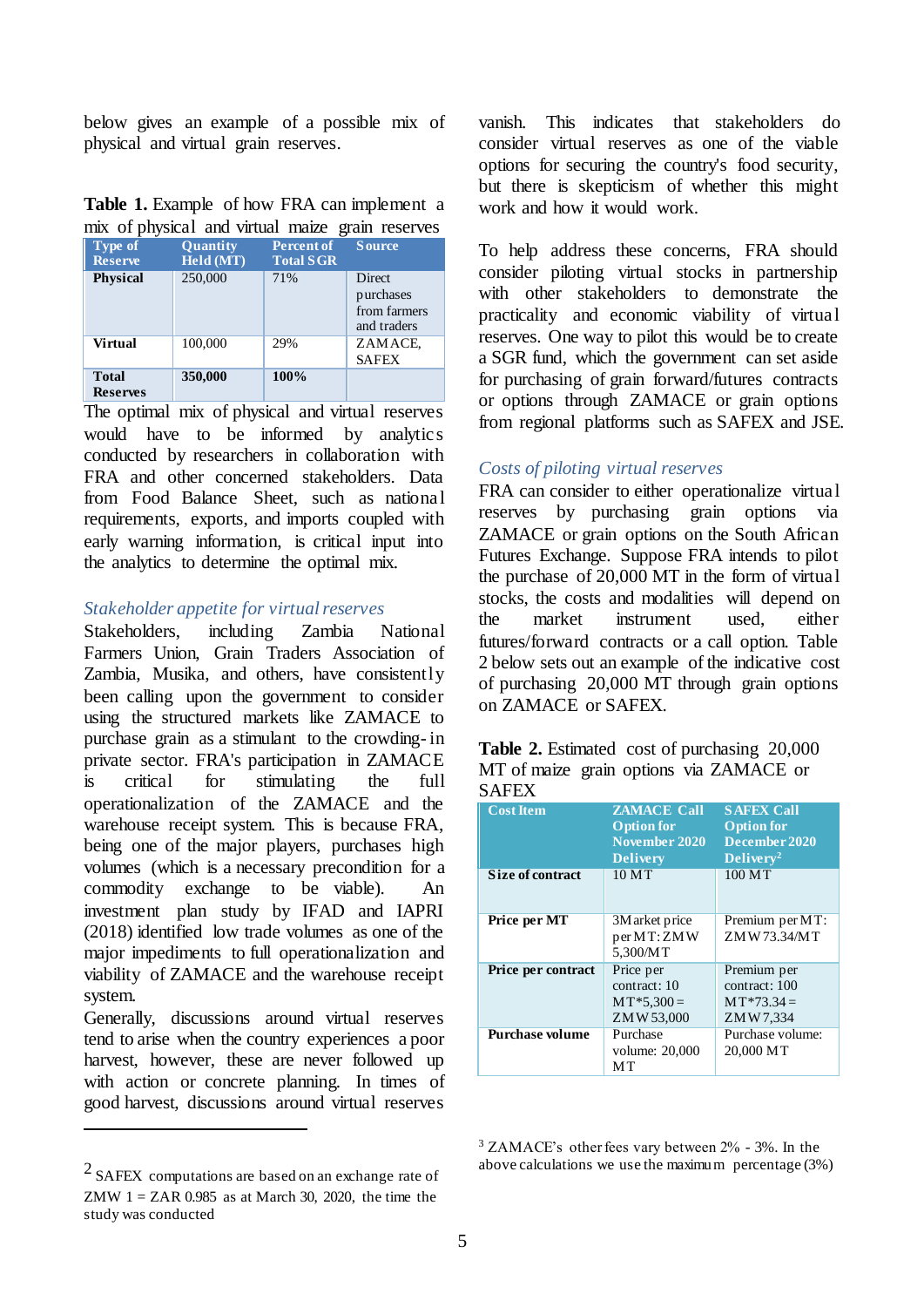| Number of<br>contracts                             | 2,000                                                             | 200                                                                    |
|----------------------------------------------------|-------------------------------------------------------------------|------------------------------------------------------------------------|
| Price of call<br>option per<br>contract            | Price of call<br>option: 20% of<br>market price<br>(ZM W 10,600)  | ZMW 7.334                                                              |
| <b>Cost of 20,000</b><br><b>MT</b> option          | ZMW<br>$10,060*2,000=$<br>ZMW<br>21,200,000                       | ZMW 7,334*200<br>$= ZM W 1,466,862$                                    |
| <b>Fees</b>                                        | Other fees: 3%<br>of total cost<br>(ZMW<br>$636,000$ <sup>4</sup> | $ZMW11.10$ per<br>contract: Total<br>fees = $11.10*200 =$<br>ZMW 2,220 |
| Total cost $=$ Cost<br>of Options + Fees           | <b>ZMW</b><br>21,836,000                                          | ZMW 1,469,082                                                          |
| <b>Amount to be</b><br>paid if FRA exits<br>option | ZMW 636,000                                                       | ZMW 1,469,082                                                          |

In total, FRA would pay ZMW 21,836,000 to hold the right to purchase 20,000 MT of maize on ZAMACE, for delivery in November. The difference (80%, which translates to ZMW 84,800,000) would be paid if FRA exercises the option and takes delivery. If FRA decides not to take delivery, the 20% (ZMW 21,200,000) deposit will be credited back to FRA, and the only cost incurred would be the 3% (ZMW 636,000) representing other fees. If FRA was to purchase a call option on SAFEX, the total cost of holding the right to purchase 20,000 MT of white maize for December 2020 expiry would be ZMW 1,469,102, less other fees. This fee (premium) is non-refundable in the event that FRA exits the option, before expiry (i.e. if FRA does not take a delivery). If FRA takes a SAFEX delivery, the FRA would, in addition to the nonrefundable fee, pay the price as quoted in the option. Based on the above estimates, FRA will incur less costs holding ZAMACE option than SAFEX, particularly in the event that delivery is not necessary. FRA would make an estimated saving of ZMW 833,102, representing about 57% by purchasing options on ZAMACE compared to purchasing on SAFEX. However, this might vary depending on the premium and strike price on SAFEX, which are highly variable depending on market conditions.

 $\overline{a}$ 

### *Advantages of virtual reserves*

By implementing virtual reserves, FRA can reduce its operational costs, by reducing FRA's direct costs such as transportation and storage. Further, by purchasing options early in the season when prices are relatively low, FRA can lock in a good price for grain that will be delivered later in the season when prices tend to be high. In addition, virtual reserves would give FRA the flexibility of choosing when grain delivery can be made and where and the possibility of exiting the contract if the additional grain is not required. Whereas, with physical stocks, FRA does not have the flexibility as the stocks have to be procured and stored.

To ensure that reserves account for possible unforeseen deficits, FRA tends to purchase excess physical stocks, which comes at huge cost in terms of procurement and storage. At a much broader level, virtual reserves can help reduce FRA market intervention and improving efficiency in responding to emergency food relief needs. Reduced direct market intervention by FRA is expected to create space for private sector participation, an important feature for the growth of the sector and spurring productivity. Furthermore, trading through commodity exchange markets, such as ZAMACE, will enhance transparency and predictability in grain markets and trade in Zambia by entrenching market-based price discovery mechanisms in the grain sub-sector. Commodity exchanges act as centralized sources of market information such as supply and demand and trade volumes, in a highly transparent manner for all market players to access and interpret the information. Market players can then use this information to form price expectations using the market process.

## **4.0 Conclusion**

This study set out to explore the feasibility of FRA implementing virtual grain reserves in order to diversify its SGR portfolio by splitting total SGR into virtual and physical stocks while maintaining the SGR size. Hence, FRA does not need to fully migrate to virtual grain reserves but